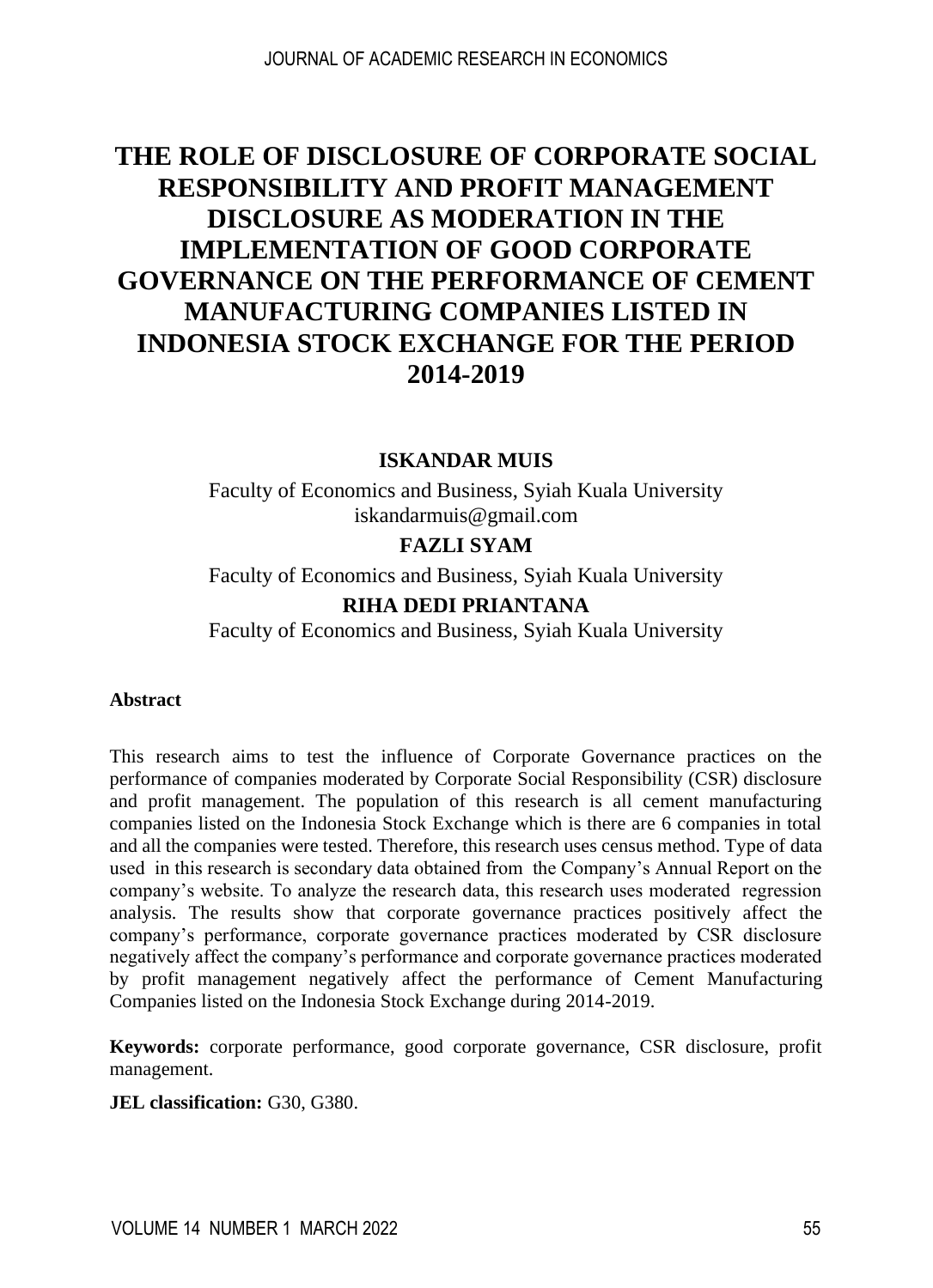### **1. INTRODUCTION**

The company management runs company operations with various of strategies to realize high company value. One of management's responsibilities in achieving this goal is to maintain and improving company performance. However, in its application, managers often tend to act opportunist for their own benefit. This can affect the company performance. Good corporate governance is a factor that can reduce that problem, so the managers can be monitored in achieving the company goals. The effective implementation of GCG will lead to important decisions be made appropriately and quickly, thus will lead to the improvement of the company performance (Chen, 2008). Nuswandari (2009) states that companies that implement good corporate governance practices tend to get higher return on equity and company value and also show better quality financial statements. Apart from the implementation of good corporate governance that can improve company performance, corporate governance can be influenced by external and internal factors (Nuryanah and Islam, 2011). Internal factors related to the corporate governance and operational issues such as board size, board capabilities, board compensation, company size, financial aspects, debt level, product excellence, and corporate ownership structure (Adams and Mehran, 2005; Gillan and Starks, 2003; Hermaline and Weisbach, 2001) and its disclosures of social and environmental activities (Julansa et al., 2020). However, the implementation of good corporate governance has not been fully beneficial for companies in Indonesia, particularly companies in the cement sector manufacturing industry. Company performance shown by cement companies in Indonesia over the last six years showed a relatively drastic decline as shown in table 1.

| NO.                                               | <b>COMPANY'S NAME</b>                | <b>YEAR</b> |       |         |         |         |      |
|---------------------------------------------------|--------------------------------------|-------------|-------|---------|---------|---------|------|
|                                                   |                                      | 2014        | 2015  | 2016    | 2017    | 2018    | 2019 |
|                                                   | PT. Indocement Tunggal Prakasa, TBK. | 18,6        | 15,1  | 13,40   | 6,30    | 4,00    | 6,60 |
| 2                                                 | PT. Semen Baturaja (Persero), Tbk.   | 11,22       | 10,66 | 12,00   | 3,00    | 1,00    | 1,00 |
| 3                                                 | PT. Semen Indonesia (Persero), Tbk.  | 16,2        | 11,9  | 10,22   | 4,11    | 6,10    | 3,00 |
| $\overline{4}$                                    | PT. Solusi Bangun Indonesia, Tbk.    | 3,84        | 1,01  | $-1,44$ | $-3,86$ | $-4,44$ | 2,55 |
| 5                                                 | PT. Wijaya Karya Beton, Tbk.         | 8,38        | 3,56  | 5,98    | 4,77    | 5,48    | 4,94 |
| 6                                                 | PT. Waskita Beton Precast, Tbk.      | 11,67       | 7,72  | 4,62    | 6,70    | 7,25    | 4,99 |
| <b>PERFORMANCE</b><br><b>AVERAGE</b><br>THE<br>OF |                                      |             |       |         |         |         |      |
| <b>COMPANY</b>                                    |                                      |             | 8,32  | 7.46    | 3,50    | 3.23    | 3,85 |

*Table 1. Cement Companies Performance Based on ROA for the 2014-2019 Period*

*Source: Company's Financial Statements*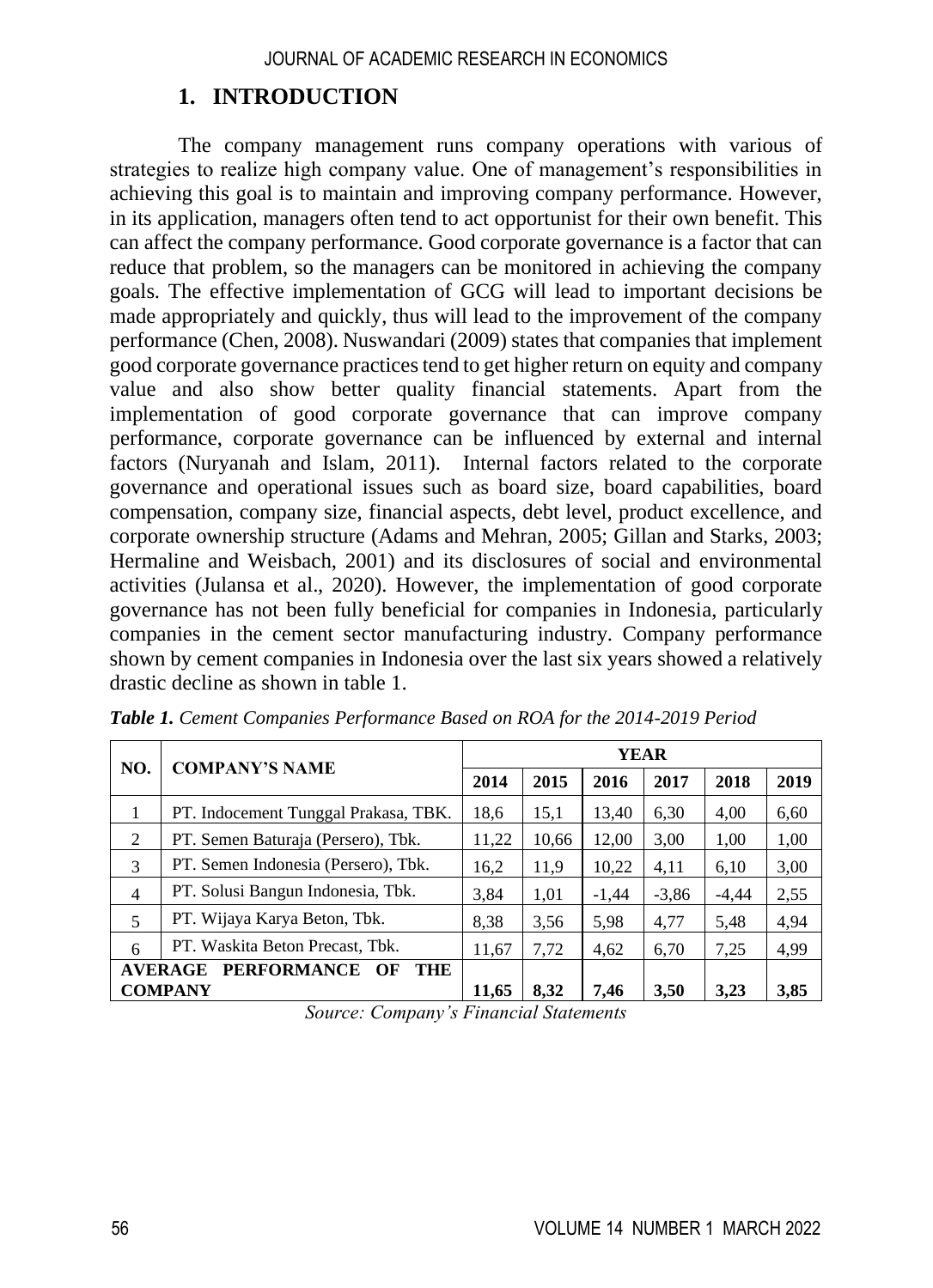

*Figure 1. Cement Manufacture Companies Return on Asset (ROA) Trend for the 2014- 2019 Period*

Based on table 1 and picture 1 show that the company performance proxied by ROA in cement manufacturing for the 2014-2019 period, continues to decline consistently, even though the implementation of good corporate governance has been carried out gradually and continuously. Various ways have been implemented to strengthen corporate governance sector in the companies by both the government and the Indonesia Stock Exchange in their role as regulators. But according to Zhuang et al. (2001), Indonesia has an undeveloped capital market and weak laws and regulations.

Given the importance of corporate governance implementation, several studies were conducted to find the impact of corporate governance practices on the company's performance. The results of the study produced different findings, Nuryanah and Islam (2011) stated that the role of corporate governance in developing countries such as Indonesia is not seen in relation to the company's performance. In contrast, Al-Gamrh et al.(2020) and Ammann et al.(2011) found that the quality of corporate governance in companies had a positive influence on performance.

In addition, good corporate governance (GCG) practices strive to realize equality for stakeholders and shareholders of the companies. One of the prioritized aspects in the implementation of GCG is the transparency of financial information disclosed by managers as part of their responsibilities. The information disclosed is expected to assist stakeholders and owners of the companies to making decision. Therefore, the information disclosed must be relevant and trustworthy and must describe the actual state of the company. However, the information disclosed by management does not necessarily reflect the real condition of the company (Fitriyani et al., 2014), where one of the things that management does to influence the value of the company's profit is to conduct profit management activities. Eventually, profit management can destroy the company's performance in the long run (Nazir and Afza, 2018).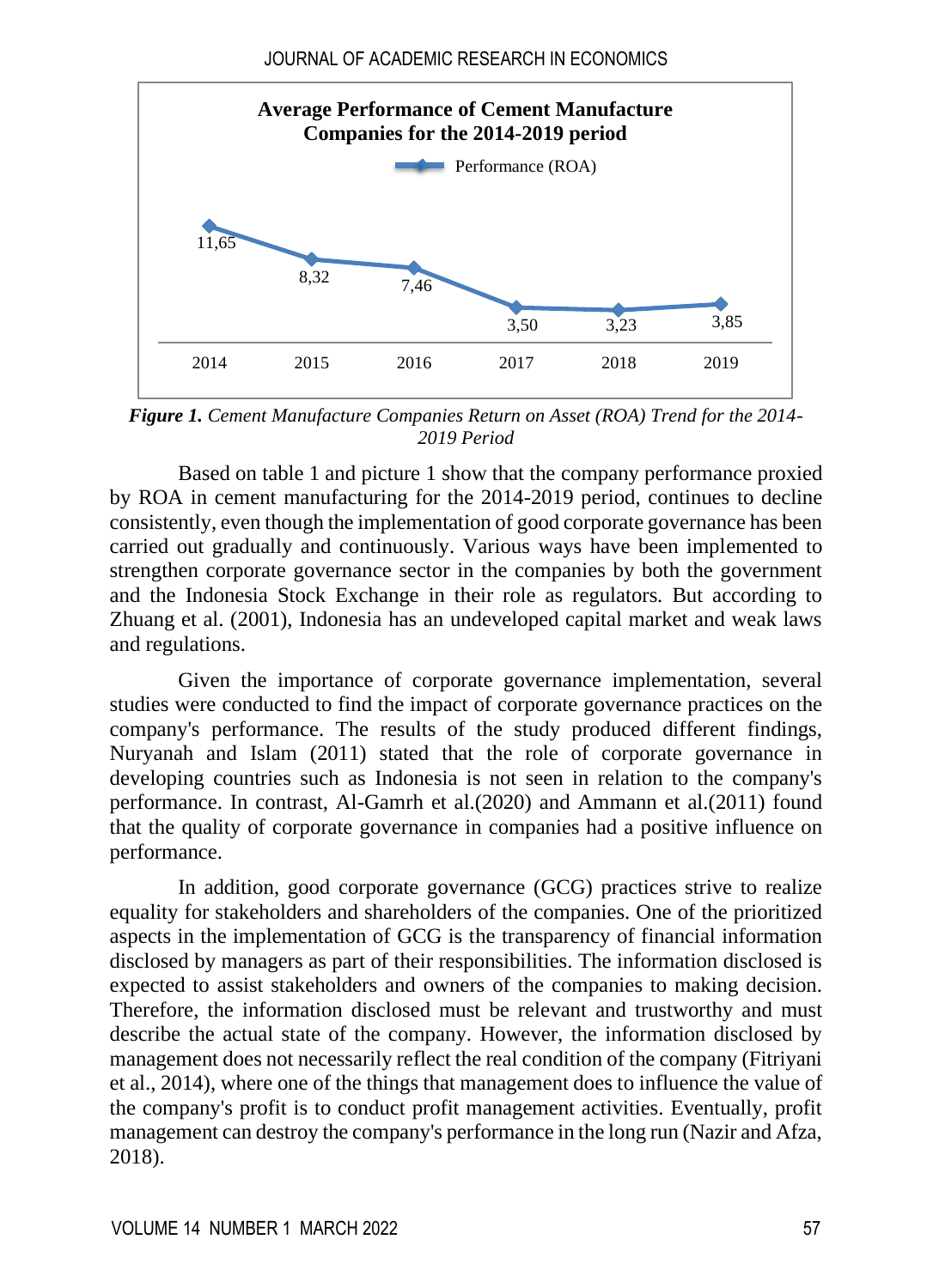Profit management actions taken by opportunist managers can remove the value of reliability and trust from a disclosed accounting information (Nazir and Afza, 2018). In its application, there are various forms of profit management that can be done by the manager of the company. Some of these are done with motives to influence the capital market, such as influencing the share price, seasoned equity offering, initial public offering, stock-based acquisition (Kim et al., 2012); contractbased incentive motives, such as avoiding debt covenant violations, lowering bond costs (Lambert, 2001), and personal profit motives by increasing bonus payments, promotions, and other additional benefits, as well as stock options (Zhao et al., 2012).

Profit management activities conducted by managers can interfere with the good corporate governance (GCG) practices of the company. However, in increasingly complex business dynamics, this activity is inevitable. Kang and Kim (2011) stated that profit management activities have an impact on the relationship between corporate governance practices and the company's performance. Nazir and Afza's research (2018) found that long-term profit management activities can damage the company's value, and this activity weakens the relationship of corporate governance practices to the company's performance. In contrast, Kang and Kim (2011) found that profit management activities strengthen the relationship between corporate governance implementation and corporate performance.

GCG practices not only provide benefits for the company, but also for the community and the environment around which the company is domiciled. The implementation of corporate governance principles is closely related to the implementation of corporate social responsibility (CSR). CSR disclosure is closely related to the implementation of GCG in terms of transparency to improve the value of stakeholders. According to Harjoto and Jo (2011) CSR describes how companies manage businesses to create a positive impact in serving the community and the environment legally. Research related to corporate governance practices and their influence on the company's performance has been widely conducted in Indonesia, but this study is still relatively limited to cement companies listed on the Indonesia Stock Exchange. In fact, cement industry is one type of industry that is complex and sensitive to the environment. Therefore, this research was conducted on cement subsector companies listed on the Indonesia Stock Exchange.

From above phenomenon, also based on the results submitted by previous studies, this study aims to examine the relationship of corporate governance implementation to the company's performance moderated by the disclosure of corporate social responsibility and profit management activities at cement companies listed on the Indonesia Stock Exchange.

The next section of this research is going to discuss about hypothesis development, then briefly elaborated the method in this research, continued with findings and discussion by giving empirical result. The last section of this research is conclusion with limitations research and recommendation.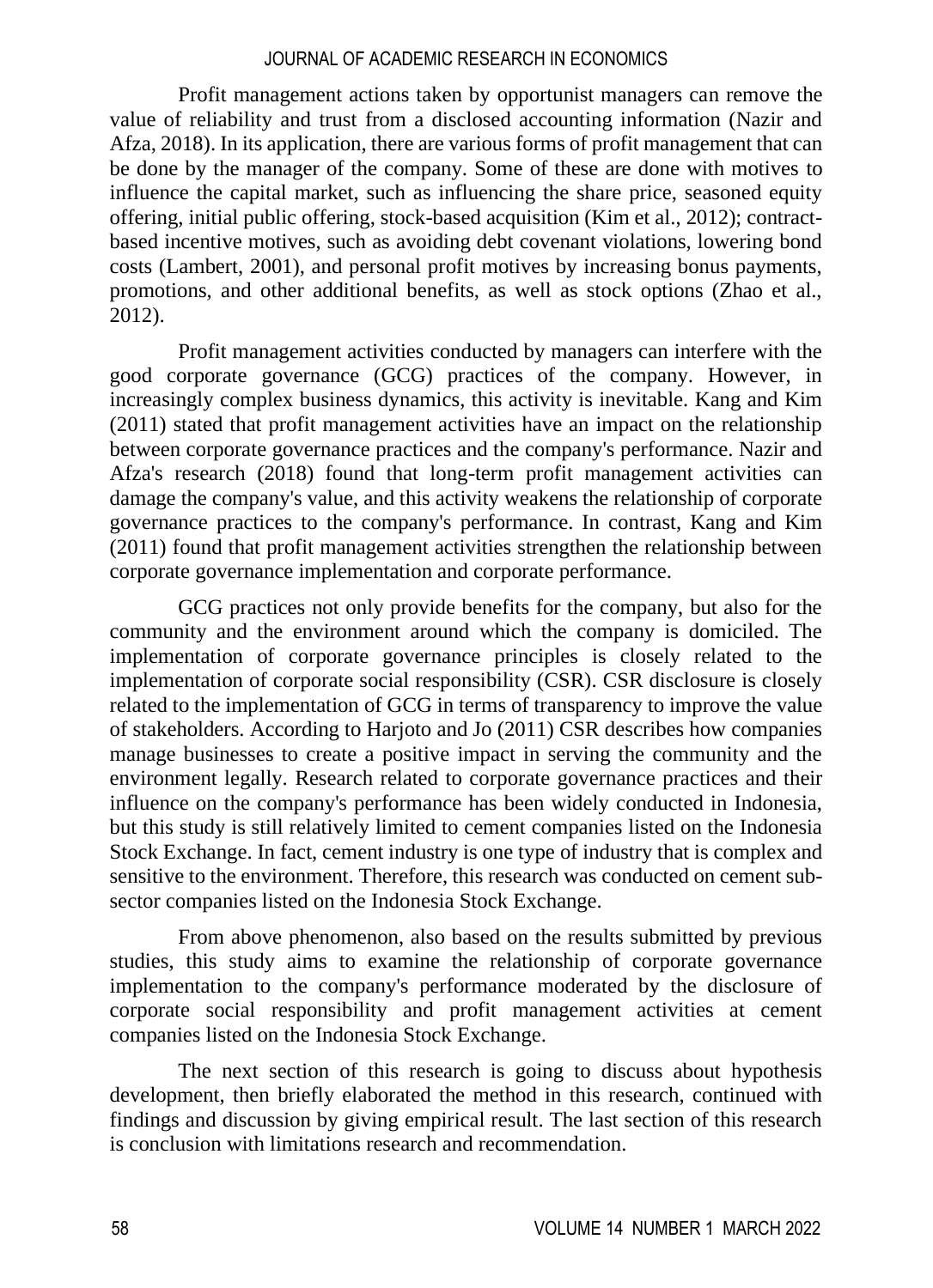# **2. THEORETICAL BASIS AND HYPOTHESIS DEVELOPMENT**

### **2.1. COMPANY PERFORMANCE**

Company performance is an achievement as a result of a company management activities in the form of business process series by utilize human resources and finance that the company has (Lestari *et al*., 2017). Company uses an indicator of company performance to describe the success rate of company thoroughly to achieve the target that has been set. Where the performance measurement is an evaluate based on systematic and integrated approach in attempt to improving company performance to achieve goals and realizing vision and mission (Pratiwi and Mildawati, 2014).

In the development of an increasingly complex business world today, performance enhancement become a responsibility that must be maintained by a company management. By maintaining a good performance, a company will continue to survive in an increasingly competitive business world. One of the factors that affect company performance is corporate governance practice as a long-term strategy that applied effectively (Prastusi dan Budiasih, 2015).

### **2.2. CORPORATE GOVERNANCE**

Corporate Governance is a controlling system to regulate and manage company with intention of increasing prosperity and accountability of a company, so that will be materialize value for all stakeholder (Monks in Kaihatu, 2006). According to Forum for Governance in Indonesia (FCGI) describes corporate governance as a set of rules that regulate a relationship between shareholders, company management, creditors, government, employee, and stakeholders.

The application of corporate governance has main function which is to minimize potential interest in the company conflict, not only between management and the owner of a company, but also internal stakeholders and company external. Some of previous researches has proven empirically that corporate governance become a significant factor in creating prosperity for company stakeholder, increasing company value, along with minimize agency problem in the company (Jermias and Gani, 2014; Shamsudin *et al*., 2018)

Some of previous researchers empirically found a positive relationship between good corporate governance practice and company performance (Al-Gamrh et al., 2020; Ammann et al., 2011). This finding generally shows that good corporate governance practice that applied is very beneficial to the company in financial profit and market mechanism. Based on some previous researches that is already explained, then the first hypothesis  $(H<sub>1</sub>)$  of this research as follows:

*H1: The application of corporate governance has positive effect on the cement manufactures company performance that registered in Indonesian stock exchange during 2014-2019.*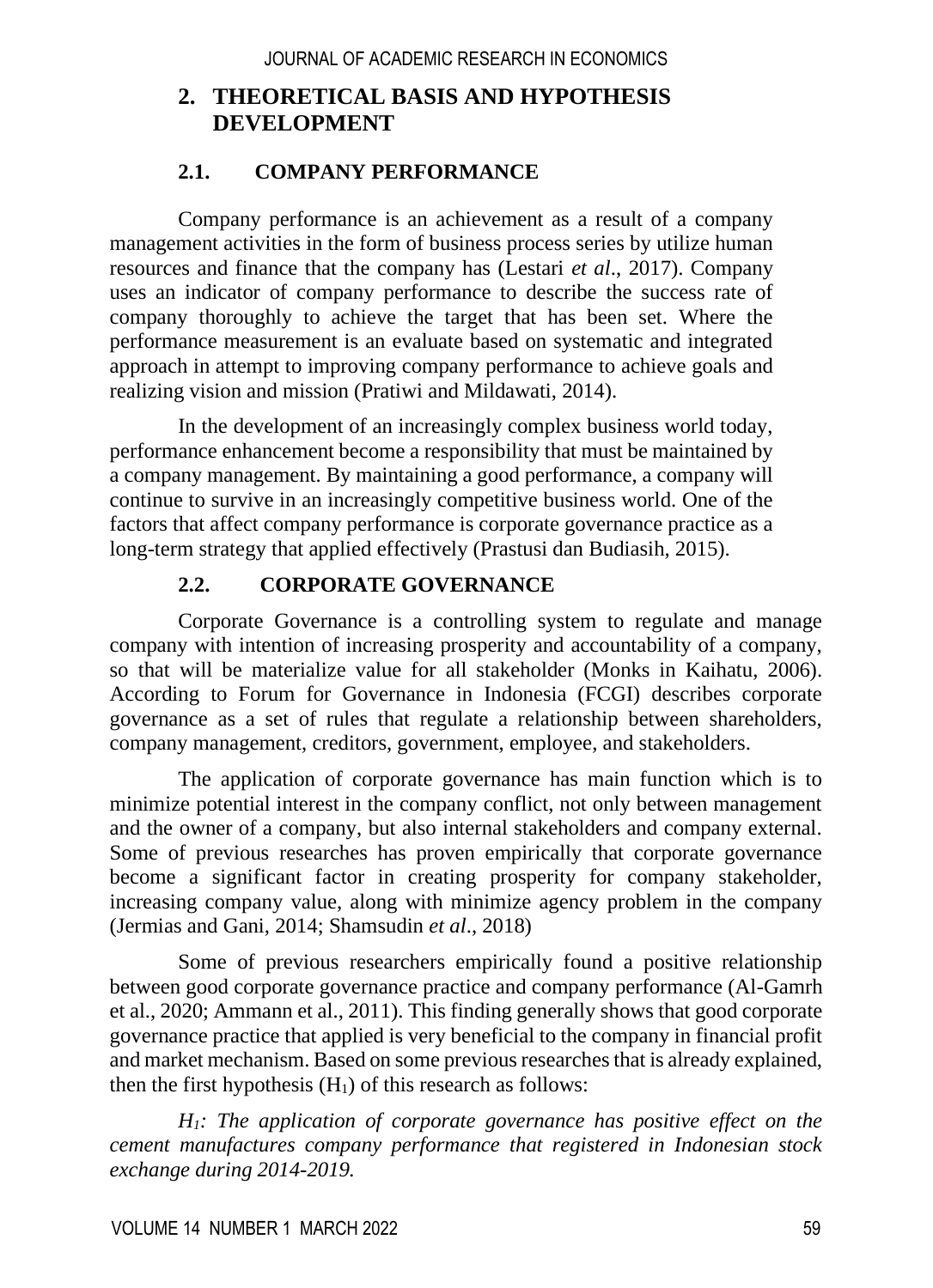### **2.3. DISCLOSURE OF CORPORATE SOCIAL RESPONSIBILITY**

Good corporate governance practice is not only protecting the stakeholders and shareholders solely, but also imposes a responsibility for a company in giving protection for public and the surrounding environment where the company operates. One of the realizations corporate social responsibility is the application of Corporate Social Responsibility (CSR). Stakeholders' theory states that company existence in a long term is determined by the satisfaction of the stakeholders, and CSR has reached interest of stakeholders and public as a part of company's responsibility (Li *et al*., 2013).

CSR is a manifestation of a company social concern towards public the surrounding environment where the company operates (Prastusi dan Budiasih, 2015). Disclosure of CSR activities as an implementation of good corporate governance practices by the company is a key factor in increasing a reputation of a company (Yu *et al*., 2016). Previous research conducted by Ali *et al.* (2020) and Jo and Harjoto (2011) found that CSR disclosure can support effective corporate governance mechanisms in resolving conflicts among company stakeholders to improve company performance. Other research conducted by Prastuti and Budiasih (2015) found different results, where CSR disclosure could not strengthen the relationship between good corporate governance practices and company performance. So that the second hypothesis  $(H<sub>2</sub>)$  for this study is:

*H2: The disclosure of corporate social responsibility has a positive effect on the relationship between the implementation of corporate governance and the performance of cement manufacturing companies listed on the Indonesia Stock Exchange during 2014-2019.*

### **2.4. EARNINGS MANAGEMENT**

In an increasingly complex business system, earnings management practices carried out by companies are increasing every year (Cornett *et al*., 2008). Roychowdhury (2006) uses the term earnings management to refer to the deviation of the actual value of the company's operating cash flow from its expected value. Earnings management arises when company managers make assessments in financial reporting and transaction adjustments to change financial statements to divert specific stakeholders about company performance or affect contract results that depend on the value in the company's financial statements (Xie *et al*., 2003). Today, company managers prefer to carry out actual earnings management activities because it is more difficult to detect than accrual earnings management, making it easier for market participants to detect and corporate governance mechanisms (Roychowdhury, 2006).

Many corporate governance practices that have developed in companies have generated skepticism among its stakeholders because disclosing company information, one of which is financial reports, does not reflect actual business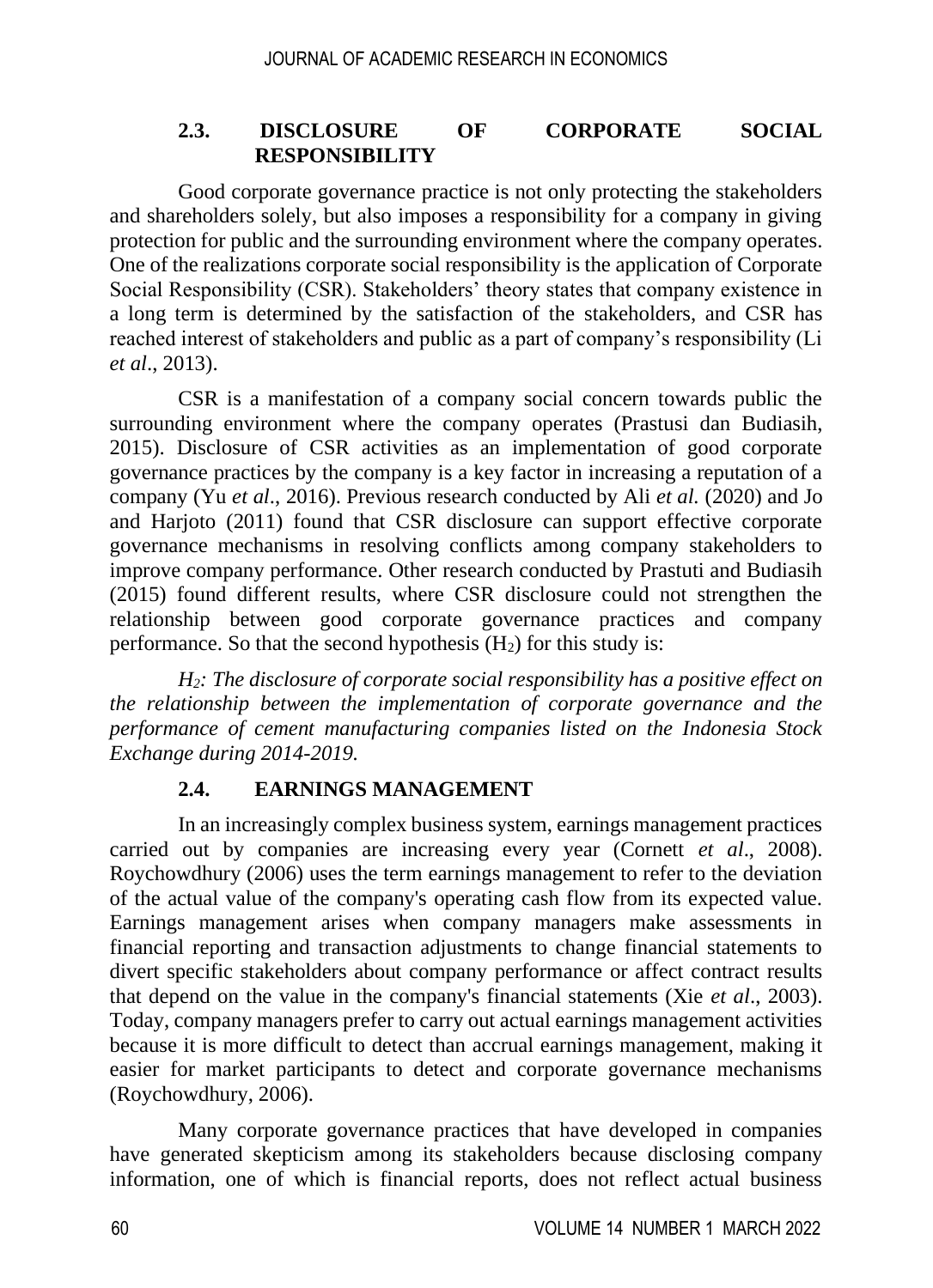performance (Greenwashing) (Sial *et al*., 2018). However, according to Johnson *et al*. (2011), under certain conditions, a positive suitable corporate governance mechanism can be achieved, perhaps not only because of greenwashing but also some types of voluntary disclosure might be done to divert attention from accounting manipulation practices such as earnings management (Gavana, 2017) which tends to provide opportunities for managers to weaken the implementation of corporate governance in the long term. The literature that discusses the effect of earnings management on company performance is still minimal (Nazir and Afza, 2018). However, an empirical study conducted by Nazir (2015) found that earnings management activities significantly negatively impact company performance. The findings of Nazir and Afza (2018) show that the opportunistic attitude of managers to carry out earnings management negatively moderates the relationship between corporate governance and company performance. Thus, it can be determined the third hypothesis  $(H_3)$  for this research is:

*H3: Earnings management has a negative effect on the relationship between the implementation of corporate governance and the performance of cement manufacturing companies listed on the Indonesia Stock Exchange during 2014-2019*

# **3. RESEARCH METHODS**

This study aims to examine the effect of independent variables (corporate governance practices) on the dependent variable (company performance), which is moderated by disclosure of corporate social responsibility (CSR) and earnings management, with a type of correlational research using a quantitative approach. This research is testing classical assumptions and hypothesis testing using panel data.

### **3.1. SAMPLE SELECTION AND DATA COLLECTION**

This research is census research, where the population in this study are all cement companies listed on the Indonesia Stock Exchange during 2014-2019. Six cement companies became the population in this study, and the total observation data was 36. The list of names of the companies that were the study population was presented in table 2.

| No.                      | <b>Company Name</b>                  | <b>Observation</b> |  |  |
|--------------------------|--------------------------------------|--------------------|--|--|
| 1.                       | PT. Indocement Tunggal Prakasa, Tbk. |                    |  |  |
| 2.                       | PT. Semen Baturaja (Persero), Tbk.   |                    |  |  |
| 3.                       | PT. Semen Indonesia (Persero), Tbk.  |                    |  |  |
| 4.                       | PT. Solusi Bangun Indonesia, Tbk.    |                    |  |  |
| 5.                       | PT. Wijaya Karya Beton, Tbk.         |                    |  |  |
| 6.                       | PT. Waskita Beton Precast, Tbk.      |                    |  |  |
| <b>Total Observation</b> |                                      | 36                 |  |  |

*Table 2. List of Company Populations*

The data used in this study are secondary data obtained in annual reports and company financial reports. The data was collected by selecting sample companies

*Source: Processed Data (2020)*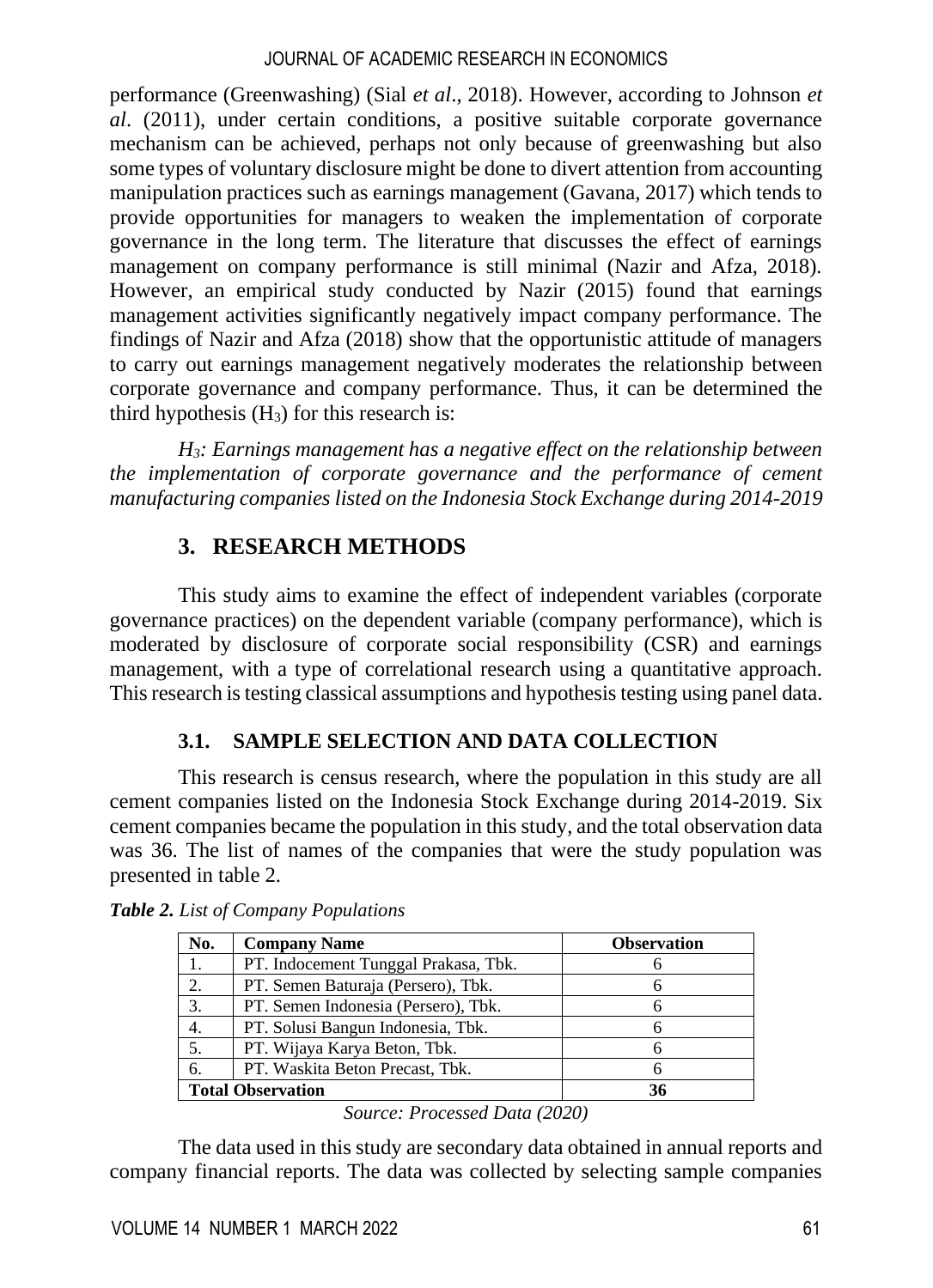and then downloading the Company's Annual Report on the respective company websites.

### **3.2. VARIABLE MEASUREMENT**

### **3.2.1. COMPANY PERFORMANCE MEASUREMENT**

In this study, company performance is measured using the ROA ratio, because the ROA ratio is more accurate in symbolizing the measurement of company performance from a management perspective or from the internal side of the company (Pillai and Al-Malkawi, 2018). This ratio is needed to evaluate the effectiveness and efficiency of company management in managing its assets (Napitupulu et al., 2020). The ROA ratio formula is as follows:

$$
ROA = \frac{Net Income After Tax}{Total Assets}
$$
 (1)

#### **3.2.2. CORPORATE GOVERNANCE MEASUREMENT**

The measurement of corporate governance variables is assessed based on the corporate governance index. This study adopts the corporate governance index used by Al-Gamrh et al. (2020), where the index contains 14 questions classified into three main aspects, namely aspects of the disclosure, board composition, and functions, as well as ethics and conflicts of interest. Each question is given a score of 1 if there is information presented according to the index statement, and a score of 0 is given if the information is not available. The total accumulated index value divided by the number of index statements. The corporate governance implementation index is presented in appendix 1 of this study.

#### **3.2.3. MODERATION VARIABLES**

In this study, the moderating variables used are disclosure of corporate social responsibility (CSR) and earnings management. This study adopts the corporate social responsibility disclosure index developed by Rouf (2011) in measuring the CSR disclosure variable. A value of 1 is given when information is presented according to the index statement, and a value of 0 is given if the information is not available. The total accumulated index value divided by the number of index statements. The CSR disclosure index is presented in attachment 2 of this study.

The measurement of earnings management in this study uses a modified Jones model by Dechow et al. (1995). In its operation, the model distinguishes discretionary accrual (normal accrual rates) and nondiscretionary accrual (abnormal accrual rates). According to Fitriyani et al. (2014), an abnormal accrual value shows a component that indicates the occurrence of earnings management by managers. The calculation of earnings management is as follows:

$$
TA_{it} = EAT_{it} - OCF_{it}
$$
 (2)

The  $TA_{it}$  value is estimated using the following regression equation: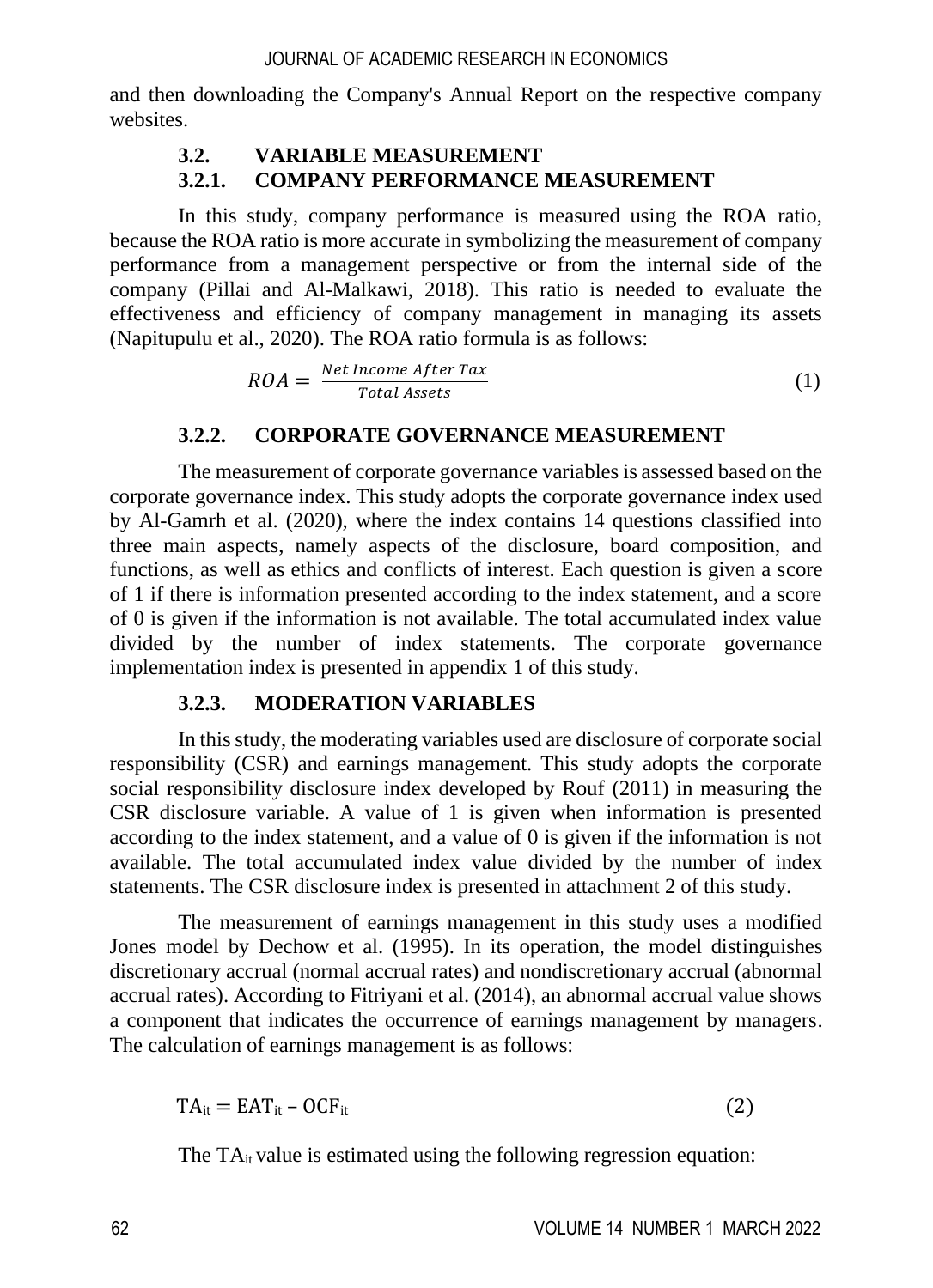$$
\frac{TA_{it}}{Asset_{it-1}} = \alpha_0 \frac{1}{Asset_{it-1}} + \beta_1 \frac{\Delta Sales_{it}}{Asset_{it-1}} + \beta_2 \frac{PPE_{it}}{ Asset_{it-1}}
$$

By using the regression results, the estimated  $NDA_{it}$  value is as follows:

$$
NDA_{it} = \frac{TA_{it}}{A\text{sset}_{it-1}} - \left\{ \frac{\alpha_0 - 1 + \beta_1 \Delta Sales_{it} - \Delta Receivables_{it}}{A\text{sset}_{it-1}} + \frac{\beta_2 \ PPE_{it}}{A\text{sset}_{it-1}} \right\} (4)
$$

Where  $\cdot$ 

| $TA_{it}$                    | $=$ Total accrual for company i at time t                                  |
|------------------------------|----------------------------------------------------------------------------|
| $EAT_{it}$                   | $=$ After-tax income for company i at time t                               |
| $OCF_{it}$                   | $=$ Cash flows in operating activities for company i at time t.            |
| $\text{Asset}_{\text{it-1}}$ | $=$ Total assets of company i at time t-1.                                 |
| $\Delta Sales_{it}$          | $=$ Changes in company i revenue at time t.                                |
| $PPE_{it}$                   | $=$ Total fixed assets of company i at time t.                             |
|                              | $\Delta Receivables_{it}$ = Changes in receivables of company i at time t. |
| $NDA_{it}$                   | $=$ Value of Non-Discretionary Accruals for company i at time t.           |

### **3.3. RESEARCH MODEL**

This study uses Moderated Regression Analysis to test the strength or weakness of the influence of corporate governance practice variables moderated by disclosure of corporate social responsibility and earnings management on company performance in cement companies listed on the Indonesia Stock Exchange. Through the Eviews program version 10 to process the data to be analyzed, the regression equations used in this study are:

ROAi.t =  $\alpha$ 0 +  $\beta$ 1CGi,t +  $\beta$ 2CG\*CSRi,t -  $\beta$ 3 CG\*EMi i,t +  $\epsilon$  (5)

Explanation :

| <b>ROA</b>   | $=$      | Company Performance                                     |
|--------------|----------|---------------------------------------------------------|
| $\alpha$     | $=$      | Constant                                                |
| β            | $=$      | The Regression Coefficient of each Independent Variable |
| CG           | $\equiv$ | <b>Corporate Governance Practices</b>                   |
| <b>CSR</b>   | $=$      | Disclosure of Corporate Social Responsibility           |
| EM           | $=$      | <b>Profit Management</b>                                |
| $\epsilon$   | $=$      | Error Terms                                             |
| $\mathbf{i}$ | $=$      | The company under study                                 |
| t            |          | Fiscal Year Period under study                          |

## **4. RESULTS AND DISCUSSION**

### **4.1. DESCRIPTIVE STATISTICS TESTING**

Table 3 is the result of descriptive statistical testing which shows an overview of the characteristics of the observed variables with a total of 36 observational data of the Cement Manufacturing Companies listed on the Indonesia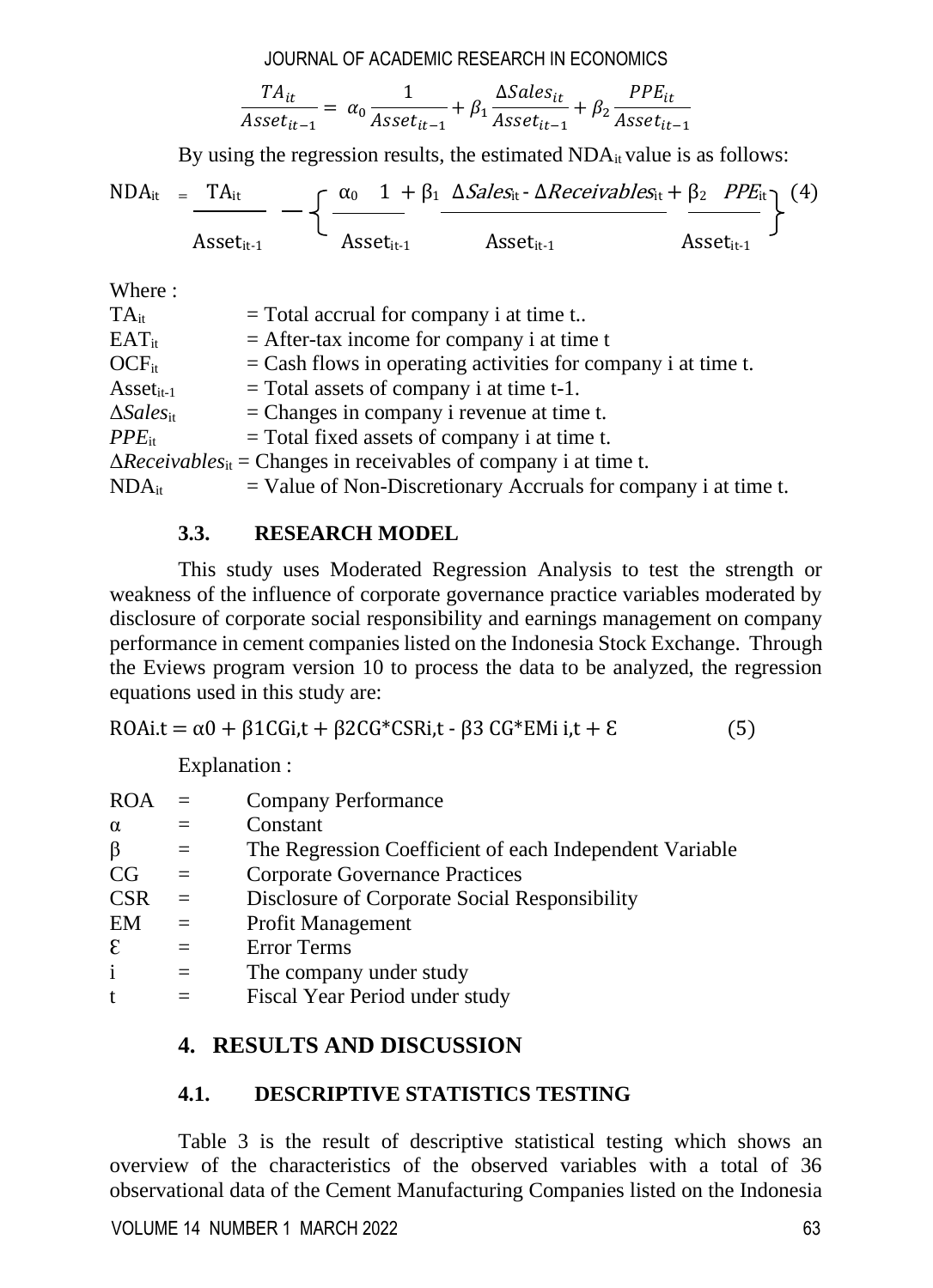Stock Exchange during 2014 - 2019. In the table, the company is denoted by ROA (dependent variable), while the independent variable is CG (corporate governance). This study also uses moderating variables, namely CSR Disclosure and Earnings Management. The CGCSR variable is a corporate governance variable moderated by CSR disclosure, while CGEM is a corporate governance variable moderated by earnings management activities.

|              | Obs | <b>Mean</b> | Max              | Min                 | Std. Dev.          |
|--------------|-----|-------------|------------------|---------------------|--------------------|
| <b>ROA</b>   | 36  | 6,336901    | 18.6             | -4.44               | 5.257785           |
| $_{\rm CG}$  | 36  | 0.851190    | 0.928571         | 0.642857            | 0.078942           |
| <b>CGCSR</b> | 36  | 0.495472    | 0.785714         | 0.201465            | 0.143651           |
| <b>CGEM</b>  | 36  | .99e10      | $78,3^{\rm e10}$ | $-62,7^{\text{el}}$ | $24.1^{\text{el}}$ |

*Table 3. Descriptive Statistics*

*Source:* Output Eviews (2020)

The average ROA value is 6.34 The standard deviation value of 5.26 is smaller than the average value, this shows that the variation of the ROA variable data is homogeneous, meaning that the ROA variable has a small distribution in the Cement Manufacturing Companies that go public in Indonesia. While the average value of CG is 0.85. The standard deviation value of 0.08 is smaller than the average value, this shows that the variation of the CG variable data is homogeneous, meaning that the CG variable has a small distribution in the Cement Manufacturing Companies that go public in Indonesia. Likewise, the CGCSR variable which is a moderation of the CSR Disclosure variable on the CG independent variable has an average value of 0.50, while the standard deviation value of 0.14 is smaller than the average value. This shows that the variation of the CGCSR variable data is homogeneous, meaning that the CGCSR variable has a small distribution in the Cement Manufacturing Companies that go public in Indonesia. The CGEM variable, which is a moderation of the earnings management variable against the CG independent variable, has an average value of  $1.99<sup>el0</sup>$ . The standard deviation value of  $24.1<sup>e10</sup>$  is greater than the average value. This shows that the variation of the CGEM variable data is heterogeneous, meaning that the CGEM variable has a large distribution in the Cement Manufacturing Companies that go public in Indonesia.

### **4.2. TESTING CLASSICAL ASSUMPTIONS TEST**

The classic assumption test in this study uses the normality test, multicollinearity, heteroscedasticity, and autocorrelation tests, all of which are carried out with the help of the Eviews program version 10. The data normality test is carried out through statistical analysis using the *Jarque Bera* statistical test, where the results show that the residual data is normally distributed. After the variables are normally distributed, the data can be used to test other statistics. Meanwhile, the multicollinearity test in this study was carried out by looking at the correlation matrix (Ghozali and Ratmono, 2017). Based on the test results, it can be concluded that the regression model used in this study is free from multicollinearity between independent variables.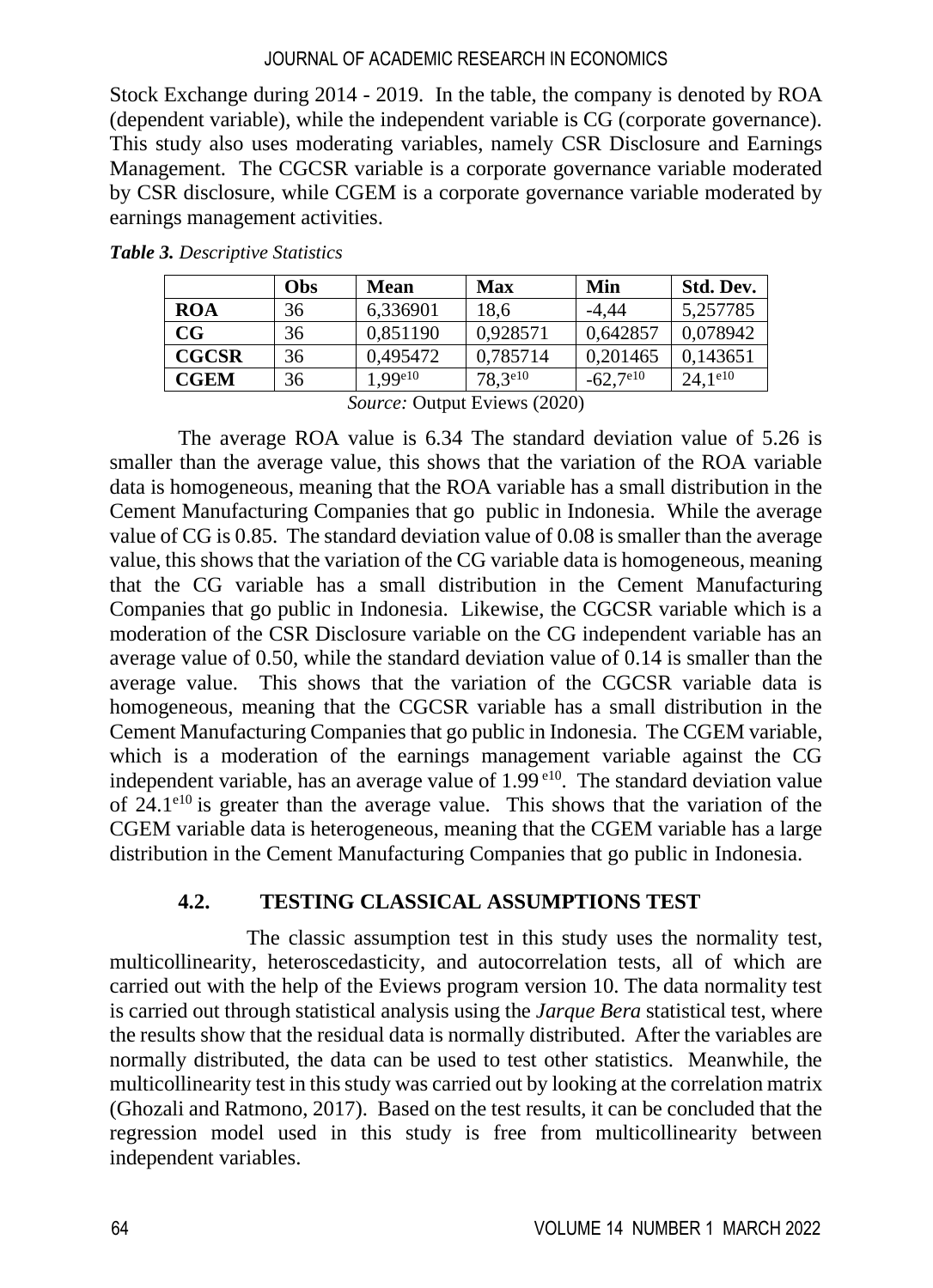The results of the heteroscedasticity test using the *Glejser* method indicate that this research model is free from heteroscedasticity symptoms. Likewise, with the autocorrelation test using the *Breusch Godfrey LM Test* serial correlation test. The results of the test show that there is no autocorrelation between the independent variables in this research model. In other words, this research model has met the requirements of the classical assumptions.

#### **4.3. HYPOTHESIS TESTING AND DISCUSSION**

Table 4 shows the result of regression model of go public Cement Manufacturing Firm in Indonesia which listed on Indonesian Stock Exchange during 2014-2019 period. Multiple linear regression equation which obtained based on the result of statistic calculation which is seen in table 4:

 $ROA_{\rm i} = -100.3594 + 145.5241\,C_{\rm f} - 229.4918\,C_{\rm G}CSR_{\rm i} - 1.00e^{-11}\,CGEM_{\rm i} + \epsilon$  (6)

Based on multiple linear regression equation above, it can be explained that the constant value ( $\alpha$ ) of (-100,354) indicates if the CG, CGCSR, and CGEM are considered to be constant, thus, the firm performance (ROA) of Indonesian go public Cement Manufacturing Firm during 2014-2019 period decrease about 100,36%. The regression equation above also confirms that every 100% increment of corporate governance (CG) value will increase the firm performance of Indonesian go public Cement Manufacturing Company during 2014-2019 period by 145,52 %. It is disperate for the CGCSR, every 100% increment of CGCSR value will decrease the firm performance of Indonesian go public Cement Manufacturing Company during 2014-2019 period by 229,49%. Also, the CGEM which will decrease the firm performance of Indonesian go public Cement Manufacturing Company during 2014- 2019 period by  $1.00^{e-11}\%$  in every increment of 100%.

|                    | <b>Coefficient</b> | <b>Std. Error</b> | t-Statistic | Prob. |
|--------------------|--------------------|-------------------|-------------|-------|
| C (Constant)       | $-100.354$         | 49.953            | $-2.008$    | 0.055 |
| CG                 | 145.524            | 59.282            | 2.454       | 0.021 |
| <b>CGCSR</b>       | $-229.49$          | 98.642            | $-2.326$    | 0.028 |
| <b>CGEM</b>        | $-1.00E-11$        | 3.53E-11          | $-0.283$    | 0.778 |
| Prob (F-Statistic) | 0.0001             |                   |             |       |
| R-squared $(R^2)$  | 0.713              |                   |             |       |

*Table 4. The Result of Moderated Linear Regression*

*Source: Output E-views (2020)*

The hypothesis testing for F test based on table 4.3 has the value of 0.0001 which is  $< 0.05$ , it can be conclude that the implementation of corporate governance, corporate governance moderated by CSR disclosure, corporate governance moderated by profit management are simultaneously affect the firm performance of Indonesian go public Cement Manufacturing Company during 2014-2019 period. The coefficient determination value of the research is 0,7133, which claims the 71,33% of variations in performance rate of Indonesian go public Cement Manufacturing Company is due to the independent variables (CG, CGCSR, and CGEM) which are included in the research. The remaining 0,2867 or 28,67% is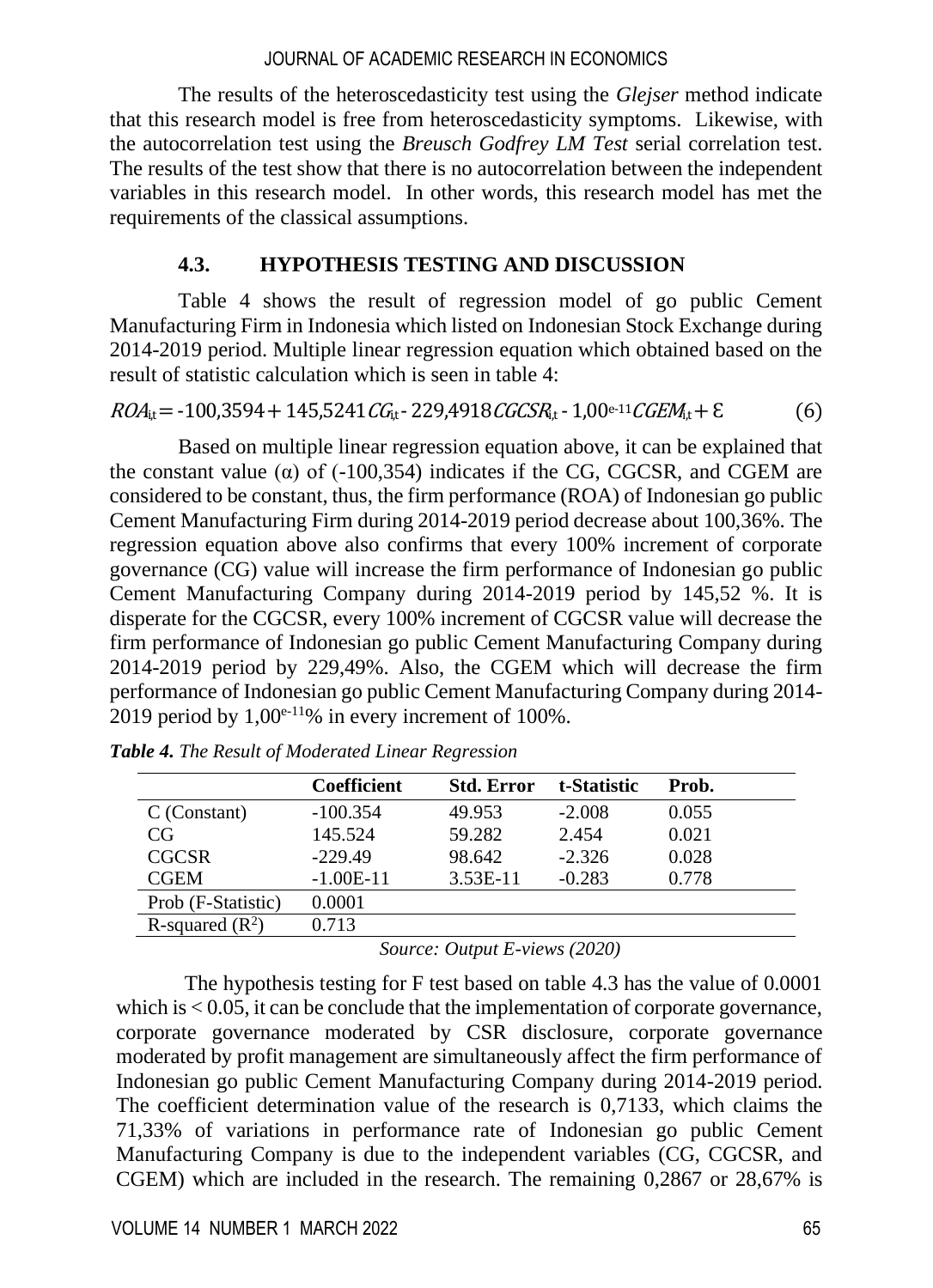caused by other variables which are not included in the research. For the T-test result, in which the test is conducted to examine the effect of independent variables which are observed individually or partially toward dependent variable shows the result which confirms the CG variable has the regression coefficient value of 145,524. The value indicates that the implementation of corporate governance has the positive impact toward the firm performance of Indonesian go public Cement Manufacturing Company during 2014-2019 period. The result shows that every 100% increment of CG value will increase the firm performance by 145,52%. It indicates that the effect of the corporate governance implementation of Indonesian go public Cement Manufacturing Company during 2014-2019 period is relatively significant. The result of the research shows that the quality of corporate governance has an important role in mitigating the company agency problem which can affect the firm performance. Additionally, the result also practical for managers who are attempted to increase their firms performance through corporate governance implementation. The findings of the research is consistent with the theory which declares the corporate governance will increase the firm performance and conversely as referred in the findings of Nuryanah and Islam (2011), Ammann *et al*. (2011), Al-Gamrh *et al*. (2020) which support the first hypothesis.

Using the six years period of observation, the t-test result for CGCSR variable has the coefficient regression value of -229,491. The observation result shows it has a negative impact of corporate governance moderated by CSR disclosure towards the performance of Indonesian go public Cement Manufacturing Company during 2014-2019 period. The firm recognition in executing the CSR activity which become higher will generate the greater cost incurred that subsequently become the finance expense for the companies (Pan *et al*., 2014), coupled with low public awareness regarding CSR issues will cause the perception of public indifference to the product image and company services, thus affecting profits (Sari *et al*., 2016). In the end, these conditions will only contribute to the decline in company performance (Nollet *et al*., 2015; Lin *et al*., 2015). The results of this study contradict the theory in this research and several previous studies such as Harjoto and Jo (2011) and Ali *et al*. (2020). However, the findings of this research are in line with the research of Sari et al. (2016) where CSR disclosure weakens the relationship between corporate governance and company performance. The results of this study reject the second hypothesis.

Likewise, for the CGEM variable which has the regression coefficient value of  $-1.00^{e-11}$ . The test results show that there is a negative effect of Corporate Governance, which is moderated by earnings management towards the performance of the Cement Manufacturing Companies that went public in Indonesia during 2014- 2019. However, the effect found was very small. This is also supported by the CGEM variable probability value of 0.778 (Table 4.3). Earnings management activities can manipulate shareholders in assessing the actual value of the company, so that it can have a negative impact on company performance in the long term, and if earnings management activities are carried out in the long term, this will undermine the quality of corporate governance which will impact to the decline of company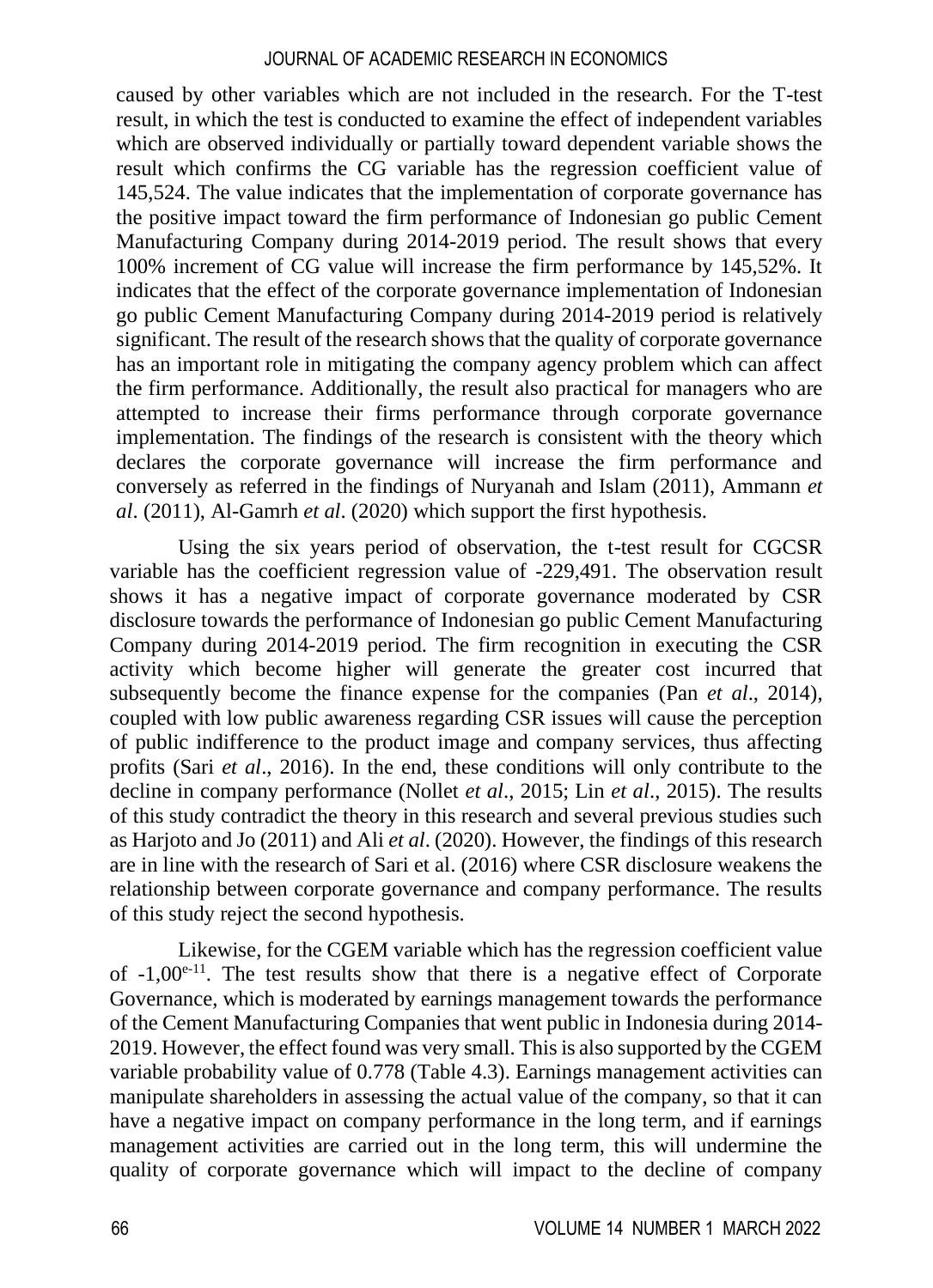performance. The results of this study are in line with the research of Kang and Kim (2011) and Nazir and Afza (2018) who found that earnings management activities will weaken the relationship between corporate governance practices and company performance. The results of this study support the third hypothesis.

### **5. CONCLUSION**

This research was conducted to examine whether the practice of corporate governance, corporate governance moderated by CSR disclosure, and corporate governance moderated by earnings management have an influence on the performance of Cement Manufacturing Companies that go public in Indonesia during 2014-2019. Through hypothesis testing, the results of this study can be concluded that corporate governance practices have a positive effect on the performance of Cement Manufacturing Companies listed on the Indonesia Stock Exchange during 2014-2019. Meanwhile, corporate governance practices moderated by CSR disclosure, and corporate governance practices moderated by earnings management have a negative effect on the performance of Cement Manufacturing Companies listed on the Indonesia Stock Exchange during 2014-2019.

However, this study has several limitations that can be taken into consideration for further research, so that better results can be obtained in the future. As the sample used, this study is limited to Cement Manufacturing Companies listed on the Indonesia Stock Exchange during 2014-2019. With a relatively small number of sample companies and a relatively short observation period (6 years), the sample obtained is still relatively insufficient, so it may affect the accuracy of the research results. Also, this study uses a measurement index for corporate governance variables and CSR disclosures based on the development of previous researches. The index used in this study is felt to be very simple even though it covers all aspects of good corporate governance.

Based on the limitations that have been described and in order to acquire better results for further research, several suggestions can be made where further research is expected to increase the number of sample companies to reach a wider sector, such as all companies listed on the multi-sector Indonesia stock exchange that has a high degree of accuracy when generalized. In addition, it is advisable to extend the observation period so that the results obtained can describe the conditions more accurately and better. It is also suggested to use a more perfect and more standard index, so that it will be better to illustrate the accuracy of the measurement in assessing the corporate governance aspects of the company.

### **REFERENCES**

Adams, R. B., & Mehran, H. (2005). Corporate Performance, Board Structure, and Its Determinants in the Banking Industry. EFA Moscow Meetings.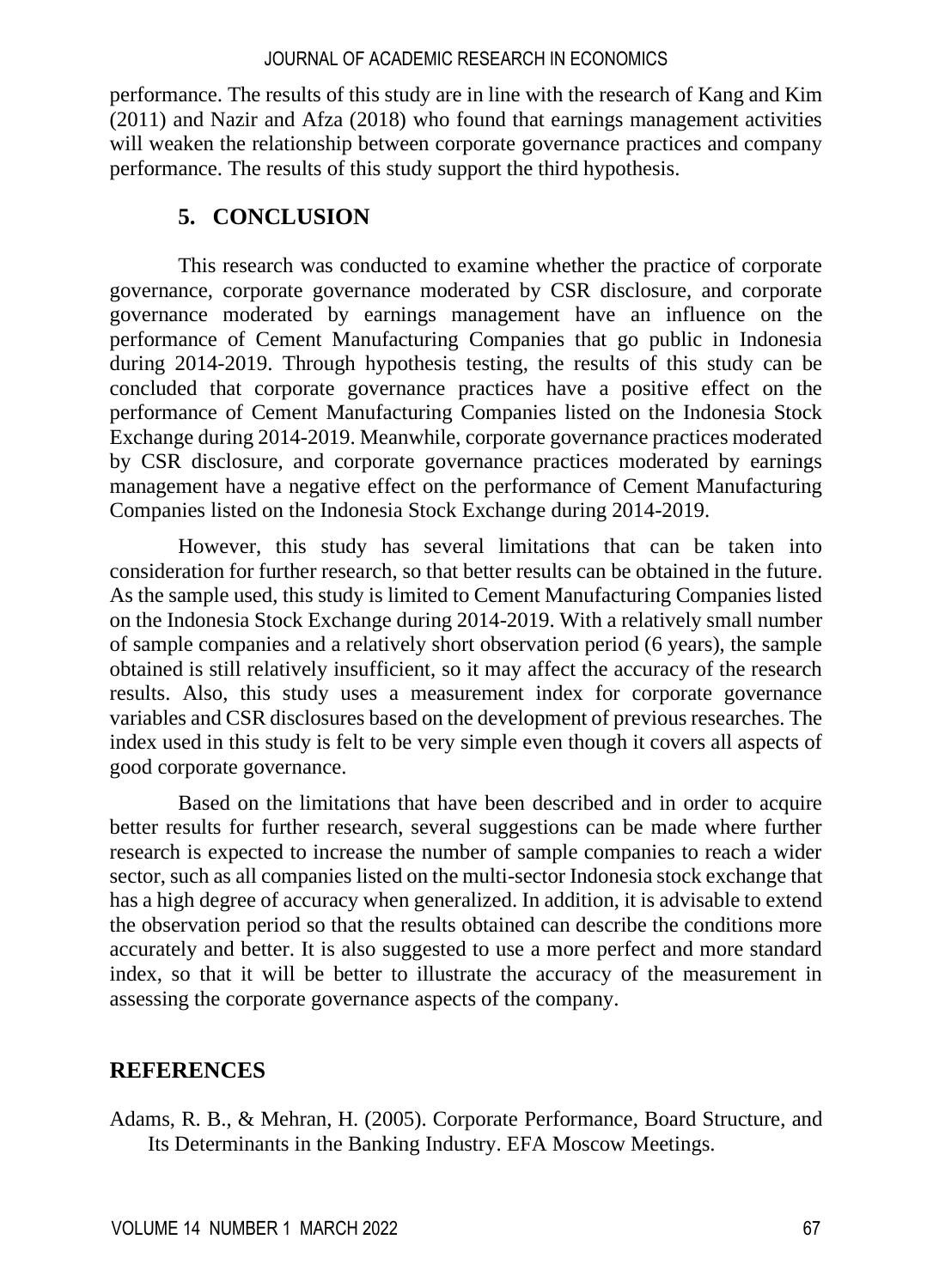- Al-Gamrh, B., Ismail, K. N. I. K., Ahsan, T., & Alquhaif, A. (2020). Investment Opportunities, Corporate Governance Quality, and Firm Performance in the UAE. *Journal of Accounting in Emerging Economies*, 10(2), 261–276.
- Ali, R., Sial, M. S., Brugni, T. V., Hwang, J., Khuong, N. V., & Khanh, T. H. T. (2020). Does CSR Moderate the Relationship between Corporate Governance and Chinese Firm's Financial Performance? Evidence from the Shanghai Stock Exchange (SSE) Firms. *Sustainability*, 12(149).
- Ammann, M., Oesch, D., & Schmid, M. M. (2011). Corporate Governance and Firm Value: International Evidence. *Journal of Empirical Finance*, 18(1), 36–55.
- Bakti, N. S. (2017). Analisis DPK, CAR, ROA DAN NPF Terhadap Pembiayaan Pada Perbankan Syariah. *Jurnal Bisnis & Manajemen*, 17(2), 15–28.
- Chen, Y. R. (2008). Corporate Governance and Cash Holdings: Listed New Economy versus Old Economy Firms. *Corporate Governance: An International Review*, 16(5), 430–442.
- Cornett, M. M., Marcus, A. J., & Tehranian, H. (2008). Corporate Governance and Pay-for-Performance: The Impact of Earnings Management. *Journal of Financial Economics*, 87(2), 357–373.
- Dechow, P. M., Sloan, R. G., & Sweeney, A. P. (1995). Detecting Earnings Management. *The Accounting Review*, 70(2), 193–225.
- Fitriyani, D., Prasetyo, E., Mirdah, A., & Putra, W. E. (2014). Pengaruh Manajemen Laba Terhadap Kinerja Perusahaan Dengan Kualitas Audit Sebagai Variabel Pemoderasi. *Jurnal Dinamika Akuntansi*, 6(2), 133–141.
- Gavana, G. (2017). Earnings Management and CSR Disclosure . Family vs . Non-Family Firms. *Sustainability*, 9(12), 1–21.
- Ghozali, I., & Ratmono, D. (2017). *Analisis Multivariat Dan Ekonometrika* (2nd ed.). Semarang: Fakultas Ekonomika dan Bisnis Universitas Diponegoro.
- Gillan, S. L., & Starks, L. T. (2003). Corporate Governance, Corporate Ownership, and the Role of Institutional Investors: A Global Perspective. In *Weinberg Center for Corporate Governance Working Paper*.
- Harjoto, M. A., & Jo, H. (2011). Corporate Governance and CSR Nexus. *Journal of Business Ethics*, 100(1), 45–67.
- Hermalin, B. E., & Weisbach, M. S. (2001). Boards of Directors as an Endogenously Determined Institution: A review of the Economic Literature. *National Bureau of Economic Research*, 8161.
- Jermias, J., & Gani, L. (2014). The Impact of Board Capital and Board Characteristics on Firm Performance. *British Accounting Review*, 46(2), 135– 153.
- Jo, H., & Harjoto, M. A. (2011). Corporate Governance and Firm Value: The Impact of Corporate Social Responsibility. *Journal of Business Ethics*, 103(3), 351– 383.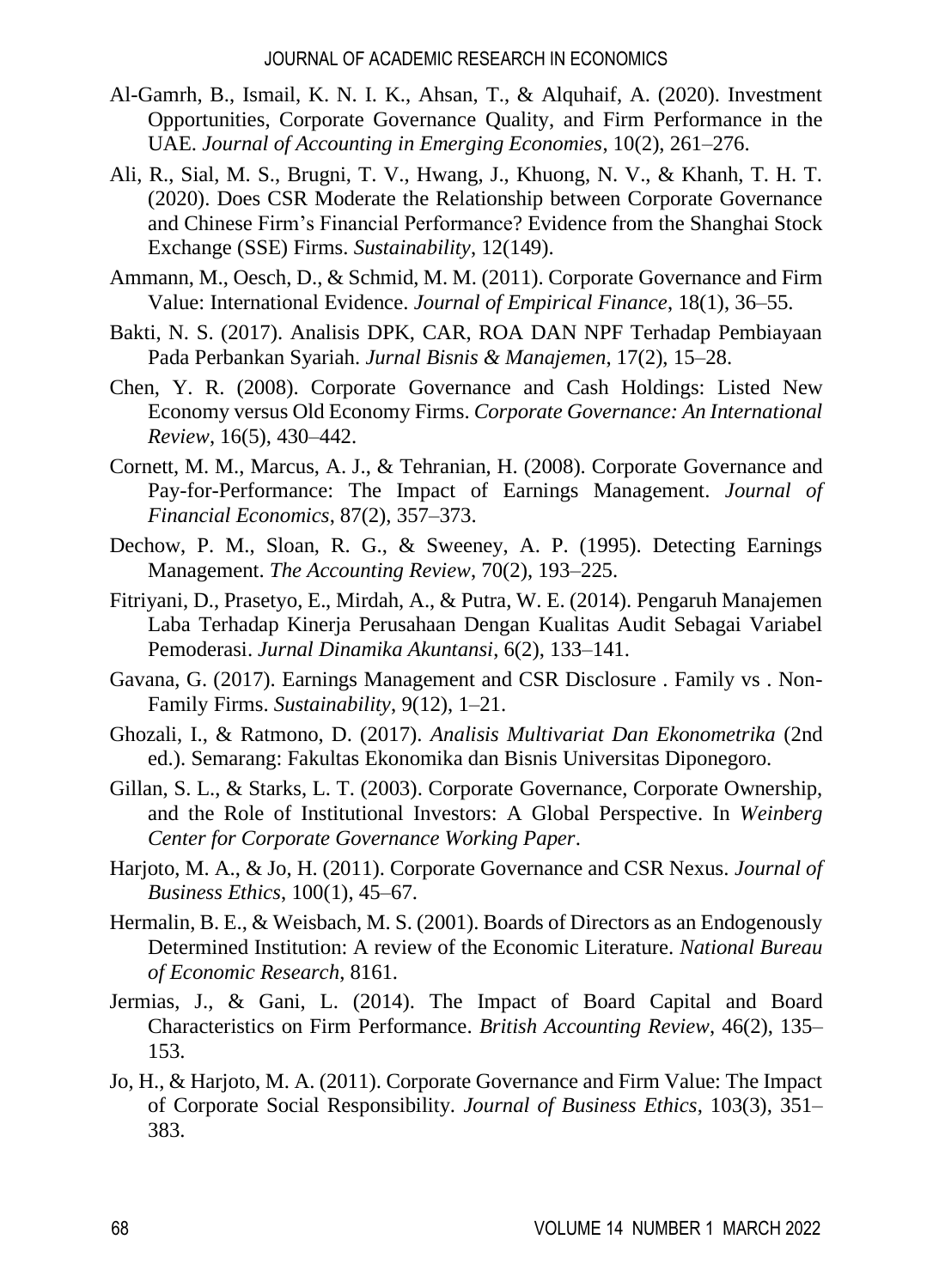- Johnson, E. N., Fleischman, G. M., Valentine, S., & Walker, K. B. (2011). Managers' Ethical Evaluations of Earnings Management and Its Consequences. *Contemporary Accounting Research*, 29(3), 910–927.
- Julansa, H., Zuraida, & Diantimala, Y. (2020). The Effect of Gas Emission Disclosure, Solid Waste Disclosure, and Effluent Disclosure on Firm Value. *International Journal of Academic Research in Business and Social Sciences*, 10(6).
- Kaihatu, T. S. (2006). Good corporate governance dan penerapannya di Indonesia. *Jurnal Manajemen Dan Kewirausahaan*, 8(1), pp.1-9. https://doi.org/10.9744/jmk.8.1.pp. 1-9
- Kang, S.-A., & Kim, Y.-S. (2011). Does Earnings Management Amplify the Association between Corporate Governance And Firm Performance?: Evidence from Korea. *International Business & Economics Research Journal*, 10(2), 53– 66.
- Kim, Y., Park, M. S., & Wier, B. (2012). Is Earnings Quality Associated with Corporate Social Responsibility? *The Accounting Review*, 87(3), 761–796.
- Kusmiarti, P. (2020). Implementasi Etika Bisnis dan Good Corporate Governance pada Perkebunan Kelapa Sawit PT. Bumitama Gunajaya Agro. *Jurnal Ilmu Manajemen Terapan*, 1(3), 197–210.
- Lambert, R. A. (2001). Contracting Theory and Accounting. *Journal of Accounting and Economics*, 32, 3–87.
- Lestari, S. R., Sari, R. N., & Azhar, A. (2017). Pengaruh Dewan Direksi, Komisaris Independen, Kepemilikan Manajerial dan Kepemilikan Institusional terhadap Kinerja Perusahaan dengan Enterprise Risk Management sebagai Intervening *Studi Empiris pada Perusahaan Manufaktur yang Terdaftar di Bursa Efek Ind. JOM Fekon*, 4(1), 131. https://doi.org/http://dx.doi.org/10.4236/ojo.2014.48035
- Li, Q., Luo, W., Wang, Y., & Wu, L. (2013). Firm Performance, Corporate Ownership, and Corporate Social Responsibility Disclosure in China. *Business Ethics*, 22(2), 159–173.
- Lin, C. S., Chang, R. Y., & Dang, V. T. (2015). An Integrated Model to Explain How Corporate Social Responsibility Affects Corporate Financial Performance. *Sustainability*, 7(7), 8292–8311.
- Napitupulu, I. H., Situngkir, A., Basuki, F. H., & Nugroho, W. (2020). Optimizing Good Corporate Governance Mechanism to Improve Performance: Case in Indonesia's Manufacturing Companies. *Global Business Review*, (46).
- Nazir, M. S., & Afza, T. (2018). Does Managerial Behavior of Managing Earnings Mitigate the Relationship between Corporate Governance and Firm Value? Evidence from an Emerging Market. *Future Business Journal*, 4(1), 139–156.
- Nazir, S. (2015). *The Relationship between Corporate Governance and Firm Value*. COMSATS Institute of Information Technology.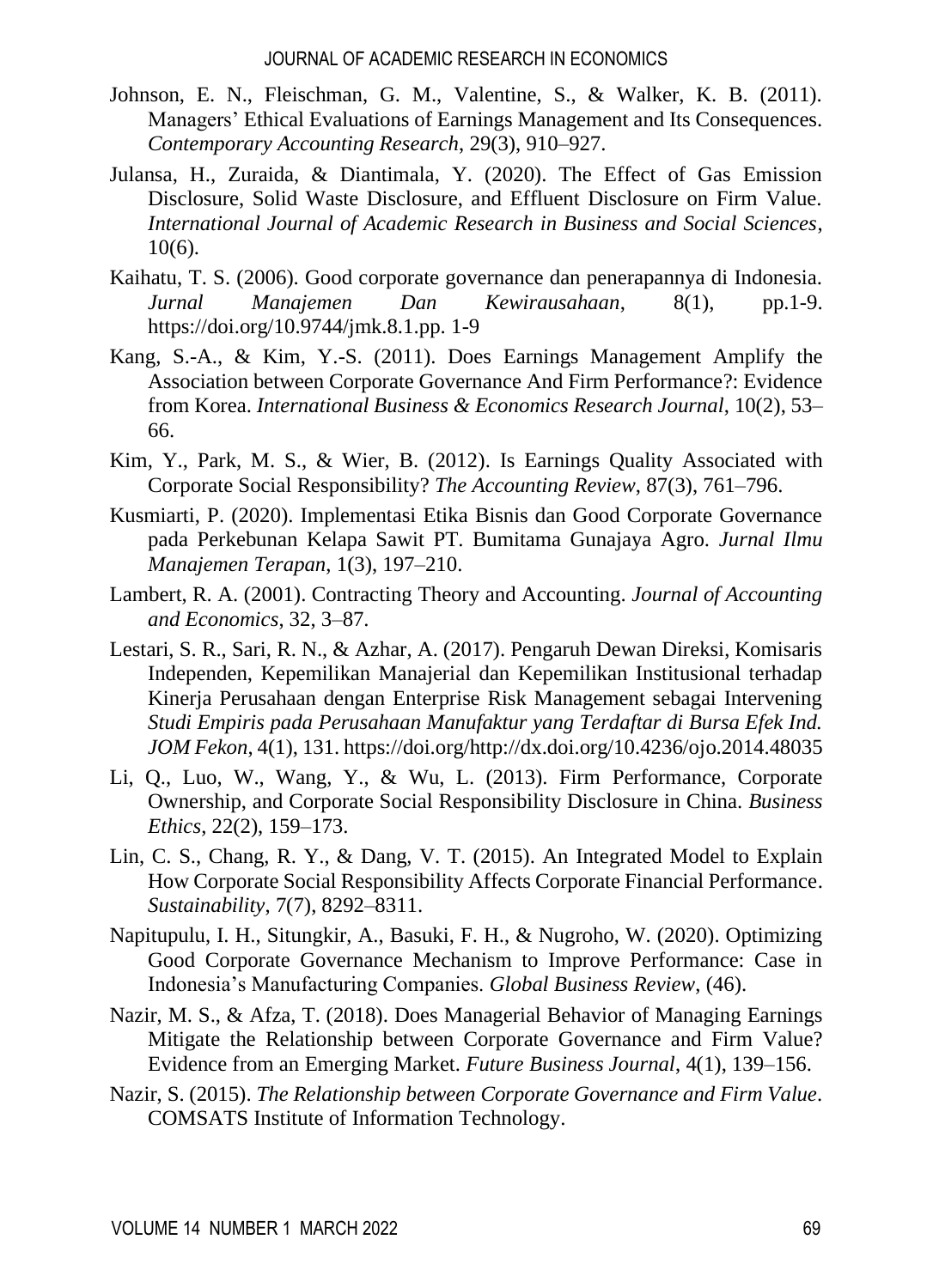- Nollet, J., Filis, G., & Mitrokostas, E. (2015). Corporate Social Responsibility and Financial Performance: A Non-Linear and Disaggregated Approach. *Economic Modelling*, 52, 400–407.
- Nuryanah, S., & Islam, S. M. N. (2011). Corporate Governance and Performance: Evidence from an Emerging Market. *Malaysian Accounting Review*, 10(1), 199- -218.
- Nuswandari, C. (2009). Pengaruh Corporate Governance Perception Index Terhadap Kinerja Perusahaan pada Perusahaan yang Terdaftar di Bursa Efek Jakarta. *Jurnal Bisnis Dan Ekonomi* (JBE), 16(2), 70–84.
- Pan, X., Sha, J., Zhang, H., & Ke, W. (2014). Relationship between Corporate Social Responsibility and Financial Performance in the Mineral Industry: Evidence from Chinese Mineral Firms. *Sustainability*, 6(7), 4077–4101.
- Pillai, R., & Al-Malkawi, H. A. N. (2018). On the Relationship between Corporate Governance and Firm Performance: Evidence from GCC Countries. *Research in International Business and Finance*, 44, 394–410.
- Prastuti, N., & Budiasih, I. (2015). Pengaruh Good Corporate Governance Pada Nilai Perusahaan Dengan Moderasi Corporate Social Responsibility. *E-Jurnal Akuntansi Universitas Udayana*, 13(1), 114–129.
- Pratiwi, R. K. A., & Mildawati, T. (2014). Analisis Kinerja Menggunakan Balanced Scorecard Pada PT PLN (Persero) Area Surabaya Utara. *Jurnal Ilmu & Riset Akuntansi*, 3(9), 1–13.
- Rouf, M. A. (2011). The Corporate Social Responsibility Disclosure: A Study of Listed Companies in Bangladesh. *Business and Economics Research Journal*, 2(3), 19–32.
- Roychowdhury, S. (2006). Earnings Management through Real Activities Manipulation. *Journal of Accounting and Economics*, 42(3), 335–370.
- Sari, W. A., Handayani, S. R., & Nuzula, N. F. (2016). Pengaruh Pengungkapan Corporate Social Responsibility Terhadap Kinerja Keuangan Dan Nilai Perusahaan (Studi Komparatif pada Perusahaan Multinasional yang Terdaftar di Bursa Efek Indonesia dan Bursa Malaysia Tahun 2012-2015). *Jurnal Administrasi Bisnis* (JAB), 39(2), 74–83.
- Shamsudin, S. M., Abdullah, W. R. W., & Osman, A. H. (2018). Corporate Governance Practices and Firm Performance After Revised Code of Corporate Governance: Evidence from Malaysia. *State-of-the-Art Theories and Empirical Evidence*, 49–63.
- Sial, M. S., Chunmei, Z., Khan, T., & Nguyen, V. K. (2018). Corporate Social Responsibility, Firm Performance and the Moderating Effect of Earnings Management in Chinese Firms. *Asia-Pacific Journal of Business Administration*, 10(2–3), 184–199.
- Wahlen, J. M. (1994). The Nature of Information in Commercial Bank Loan Loss Disclosures. Source: *The Accounting Review*, 69(3), 455–478.